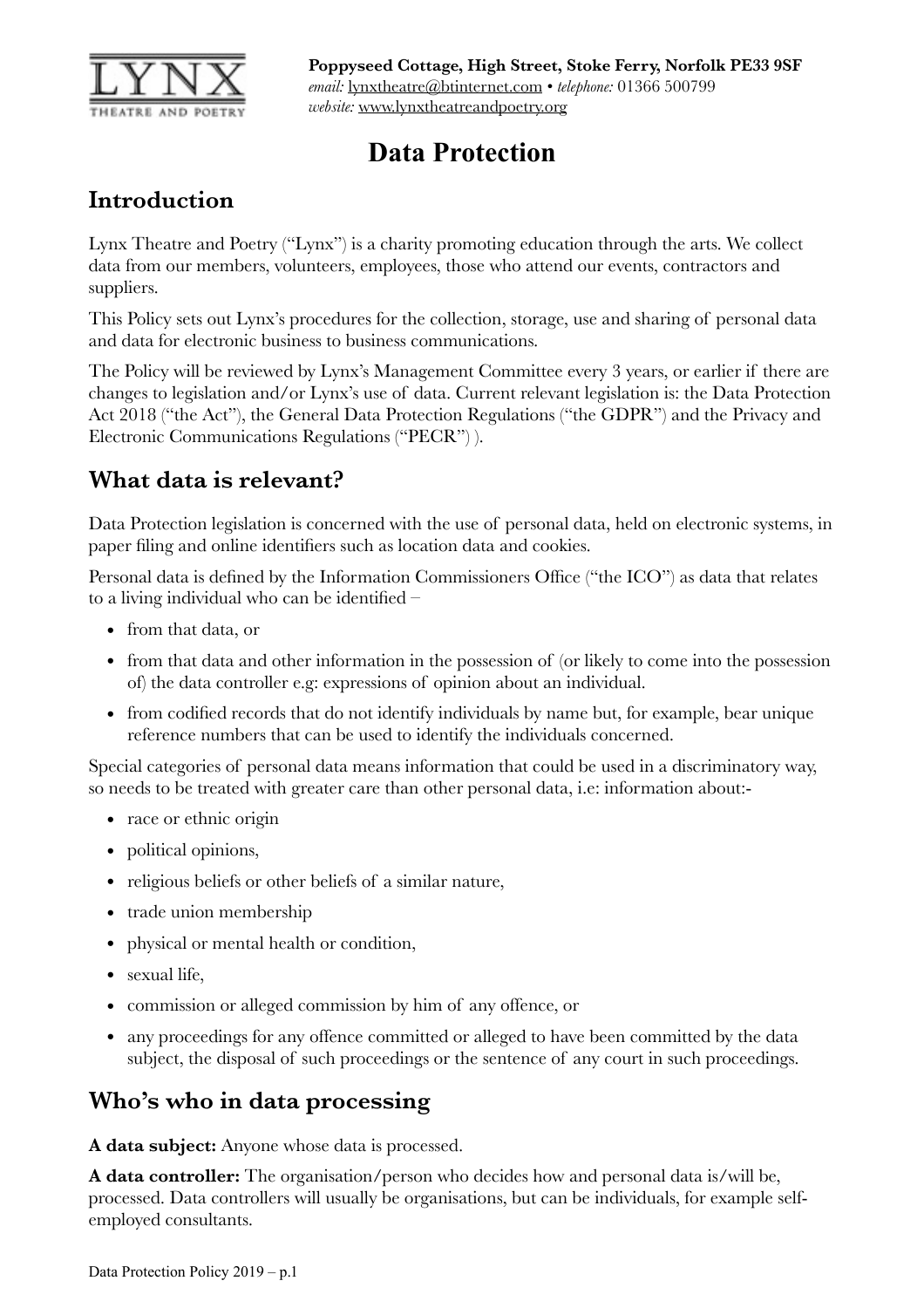

**A data processor:** Any person (other than an employee of the data controller) who processes the data on behalf of the data controller, e.g: external payroll service providers.

# **Consent**

In line with the GDPR we will ensure that when we process personal data we have the data subject's consent and that the data subject has been made aware that they have the right to withdraw their consent. Consent must be:-

- Specific to the purpose for which we are using the data.
- Unambiguous
- Active not implied: Silence is not consent; pre-ticked boxes, inactivity, failure to opt-out or passive acquiescence will not constitute valid consent.
- Freely given: Consent will not be valid if the data subject does not have a genuine and free choice or cannot refuse or withdraw consent without detriment.

Ways in which we may ask for consent include:-

- Written consent;
- Ticking a box on a web page;
- Choosing technical settings in an app;
- Verbal consent (which is then recorded in writing)
- Any other statement/conduct that clearly indicates (in this context) the data subject's acceptance of the proposed processing of personal data e.g: cookie acceptance.

In line with PECR we will not contact individuals for direct marketing purposes by email, the internet, phone, fax or any new electronic systems that may be introduced without prior consent. (NB: Business to business communications to generic addresses such as "admin@" "info@" do not require consent.)

We provide opt-out opportunities in every mailing to ensure compliance with the principle that data held should be accurate and up to date.

All our mailings make it clear who the sender is, so the recipient's ability to opt out is viable.

Our website makes it clear we use cookies to collect details of visitors to our website and gives them an opportunity to refuse their operation.

### **Who does Lynx collect/process/store data from?**

- **Members: current, past and potential** this will be personal data.
- **Staff recruitment** this will be personal data.
- **Staff and volunteer records** this will be personal and some may be special category data.
- **Audience members and other contacts** this will be personal data and some may be special category data.

### **How do we deal with data?**

**Members joining Lynx:** Our membership form makes it clear that we do not share data with any third parties and that applicants are given the choice to opt in to:-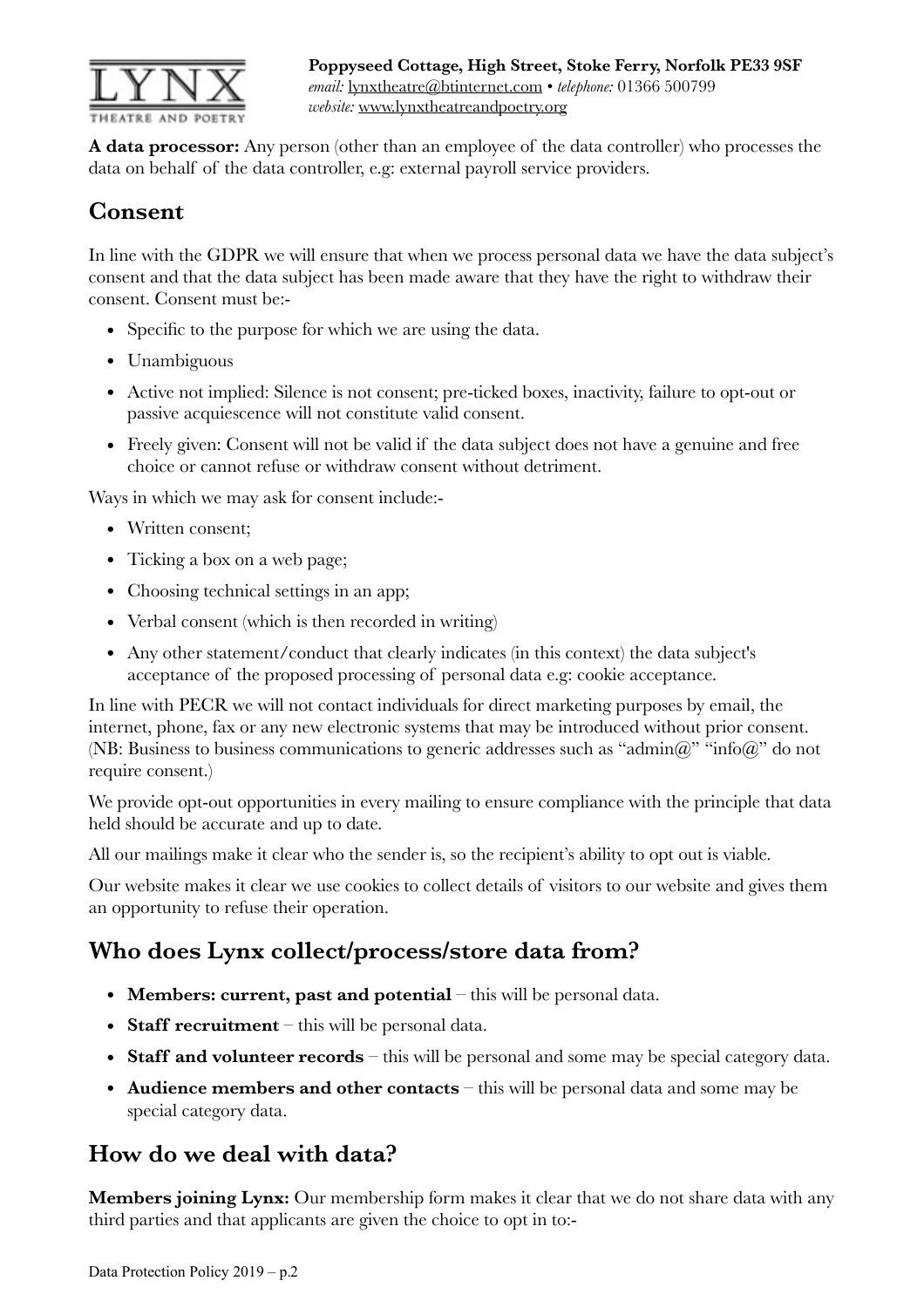

- Lynx processing any personal data they may provide.
- Lynx using their data for marketing purposes, i.e to send news and events information.

**Members leaving Lynx:** Member data will be deleted 12 months after membership lapses for any reason and this will be indicated on our renewal reminder letters. Members shall be given the option to have their data deleted earlier or retained longer.

**Staff recruitment:** The Lynx application form includes a declaration that states that the applicant understands that their personal data is being processed solely for the purpose of this specific job application and that sensitive data in the Equal Opportunities Monitoring form is processed anonymously. It also states that we do not sell, trade or rent personal data to others, that application material will be destroyed after 12 months, and it provides information on how to make a data subject request. Rejection letters shall offer the option to have personal data kept on Lynx records for more than a year if they want to be considered if another suitable vacancy arises. This must be an opt in tick box that can be returned to Lynx by post or email.

**Staff recruitment – diversity monitoring:** These forms contain special category data by definition, however they are anonymous, separated from job application forms immediately and destroyed as soon as the data they contain has been processed. This is indicated on the form. Statistics drawn from this data will be kept for future use.

**Staff and volunteer records:** Our staff and volunteer contracts reflect the fact that the law allows us to collect some data about employees and that employees have the right to access this. The relevant clause says:

**Data Protection:** For the purposes of administration, such as payroll and pension autoenrolment, it is necessary for Lynx to hold and sometimes disclose certain personal data about employees.

- i) Any data Lynx holds about the Employee will only be held for so long as the Employee works for Lynx, unless Lynx is required to hold it for longer in order to comply with the law. Lynx shall take every care to ensure personal data is held securely and in confidence.
- ii) The Employee has the right to inspect data that Lynx holds about her and, if necessary, update that data. Normally inspection of files can be within 10 working days of a request.
- iii) If the Employee's personal information changes at any time, she should inform her line manager as soon as possible to ensure that the information remains accurate.

**Audience members and other contacts:** Individuals may provide contact details in order to be kept informed about Lynx's activities, specifically or generally. All communications will provide the option for individuals to have their records updated or deleted.

**Audience members and other contacts – diversity monitoring:** These forms contain special category data by definition, however they are anonymous, separated from contact information immediately and destroyed as soon as the data they contain has been processed. This is indicated on the form. Statistics drawn from this data will be kept for future use.

**Deletion of data:** Data subjects have the right to request to be "forgotten", Lynx will delete records in line with GDPR as follows:-

- When processing can cause substantial damage or distress.
- Where the personal data is no longer necessary in relation to the purpose for which it was originally collected/processed.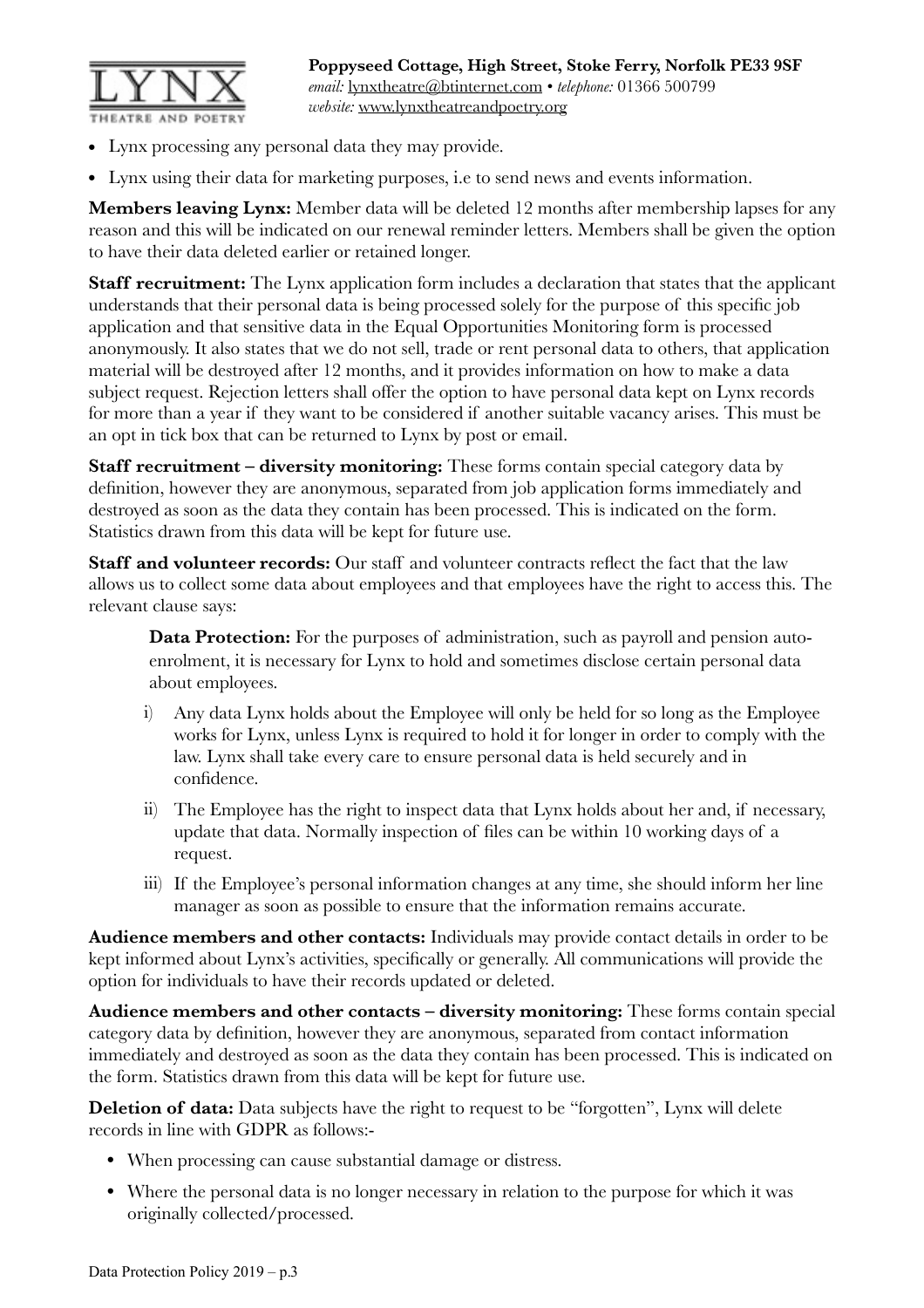

**Poppyseed Cottage, High Street, Stoke Ferry, Norfolk PE33 9SF**  *email:* [lynxtheatre@btinternet.com](mailto:lynxtheatre@btinternet.com) • *telephone:* 01366 500799 *website:* [www.lynxtheatreandpoetry.org](http://www.lynxtheatreandpoetry.org)

- When the individual objects to the processing and there is no overriding legitimate interest for continuing the processing.
- If the personal data was unlawfully processed.

If personal data being erased has been disclosed to third parties we will inform them about the erasure, unless it is impossible or involves disproportionate effort.

If personal information has been processed online, for example on social networks, forums or websites we will inform any other organisations who are involved to erase links to, copies or replication of "forgotten" personal data.

Lynx will not always delete records, a request to be forgotten can be refused where data has been processed:

- To exercise the right of freedom of expression and information;
- To comply with a legal obligation for the performance of a public interest task or exercise of official authority.
- For public health purposes in the public interest;
- For archiving purposes in the public interest, scientific research historical research or statistical purposes; or
- For the exercise or defence of legal claims.

# **Data Protection Officer**

Lynx does not need a designated Data Protection Officer under the GDPR, however, the Artistic Manager is responsible for ensuring Data Protection Compliance.

# **Appendix A: The principles of good data protection practice**

Lynx processes data in line with the Act, which says that:

- Personal data shall be processed fairly and lawfully
- Personal data shall be obtained only for specified, lawful purposes and shall not be further processed in any manner incompatible with such purpose(s).
- Personal data shall be adequate, relevant and not excessive in relation to the purpose(s) for which they are processed.
- Personal data shall be accurate and, where necessary, kept up to date.
- Personal data processed for any purpose(s) shall not be kept for longer than is necessary.
- Personal data shall be processed in accordance with the rights of data subjects under the Act.
- Appropriate technical and organisational measures shall be taken against unauthorised or unlawful processing of personal data and against accidental loss, destruction of or damage to, personal data.
- Personal data shall not be transferred to a country or territory outside the EEA unless that country or territory ensures an adequate level of protection for the rights and freedoms of data subjects in relation to the processing of personal data.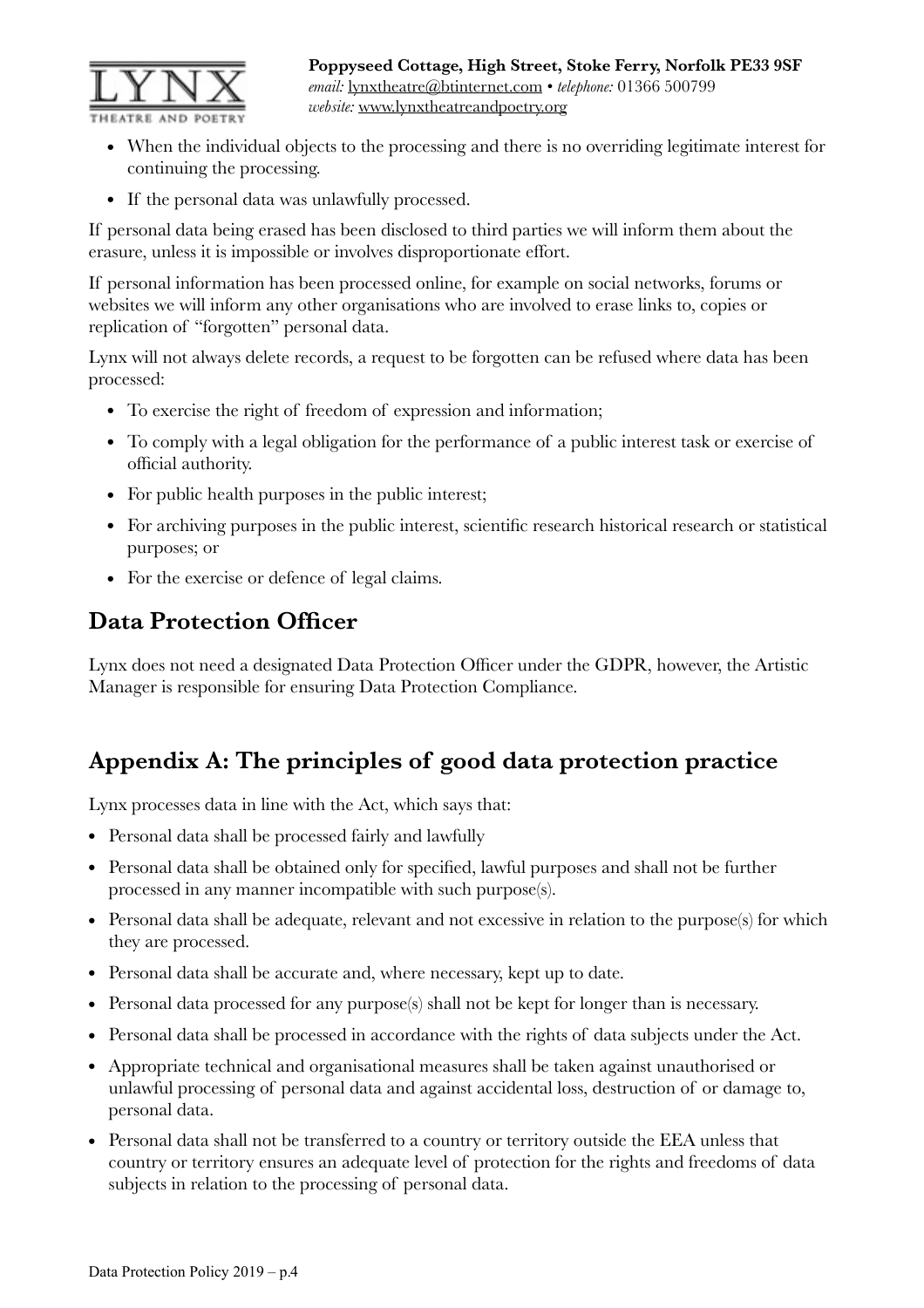

# **Appendix B: Statutory Data Retention Periods**

**Accident books, accident records/reports:** 3 years from the date of the last entry (or, if the accident involves a child/ young adult, then until that person reaches the age of 21).

**Accounting records:** 3 years for private companies, 6 years for public limited companies.

**Income tax and NI returns, income tax records and correspondence with HMRC:** Not less than 3 years after the end of the financial year to which they relate.

**Medical records and details of biological tests under the Control of Lead at Work Regulations:** 40 years from the date of the last entry.

**Medical records as specified by the Control of Substances Hazardous to Health Regulations (COSHH):** 40 years from the date of the last entry.

**Medical records under the Control of Asbestos at Work Regulations:** medical records containing details of employees exposed to asbestos and medical examination certificates: (medical records) 40 years from the date of the last entry; (medical examination certificates) 4 years from the date of issue.

**Medical records under the Ionising Radiations Regulations 1999:** until the person reaches 75 years of age, but in any event for at least 50 years.

**Records of tests and examinations of control systems and protective equipment under the Control of Substances Hazardous to Health Regulations (COSHH):** 5 years from the date on which the tests were carried out.

**Records relating to children and young adults:** until the child/young adult reaches the age of 21.

**Retirement Benefits Schemes – records of notifiable events, for example, relating to incapacity:** 6 years from the end of the scheme year in which the event took place.

**Statutory Maternity Pay records, calculations, certificates (Mat B1s) or other medical evidence:** 3 years after the end of the tax year in which the maternity period ends.

**Wage/salary records (also overtime, bonuses, expenses):** 6 years.

**National minimum wage records:** 3 years after the end of the pay reference period following the one that the records cover.

**Records relating to working time:** 2 years from date on which they were made.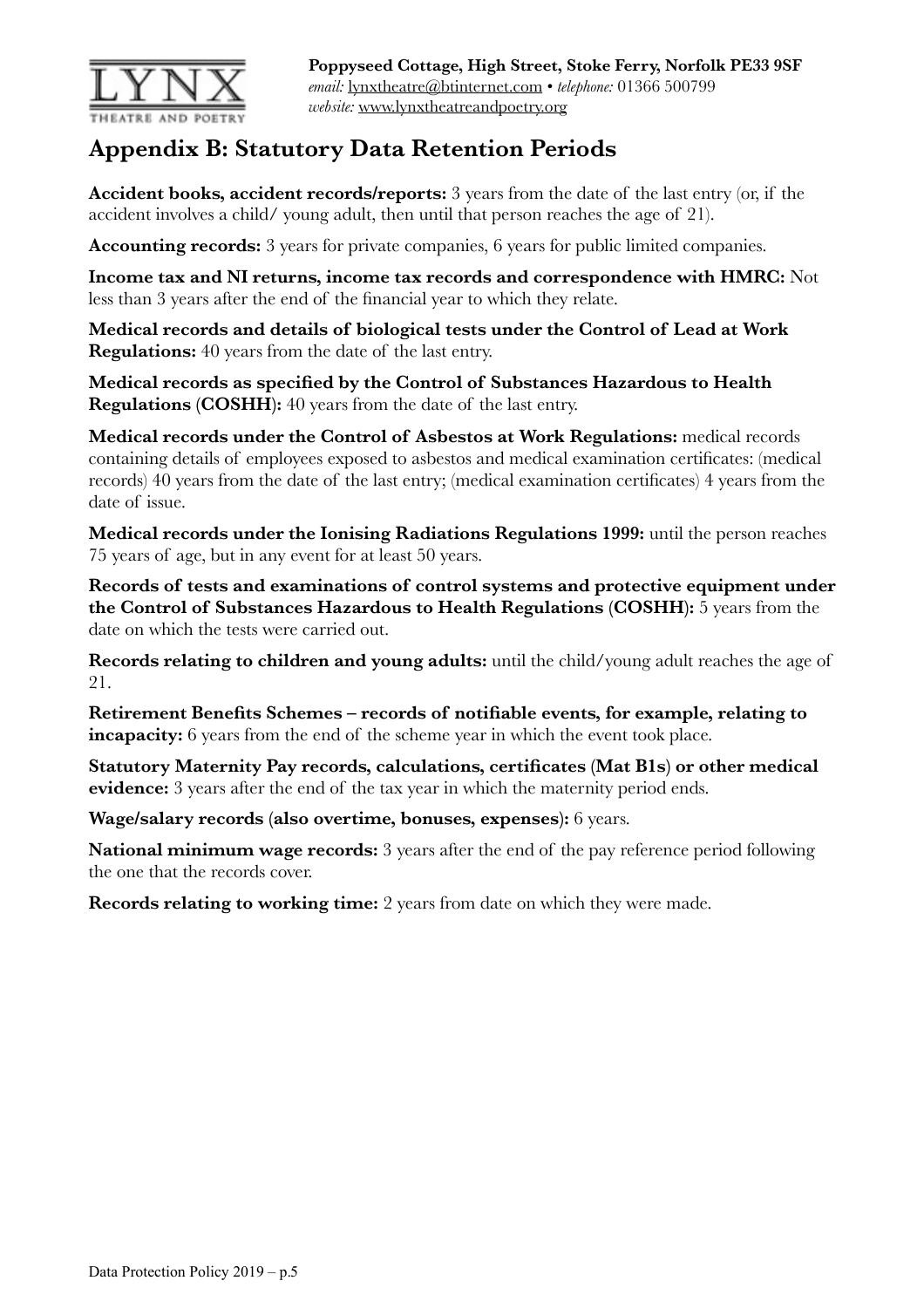

# **Appendix C: Recommended non-Statutory Data Retention Periods**

| Type of information                                                                                                              | <b>Retention period</b>                                                                                                                                                                                                                                                                                                                                                                                                                                                                                                                                                     |
|----------------------------------------------------------------------------------------------------------------------------------|-----------------------------------------------------------------------------------------------------------------------------------------------------------------------------------------------------------------------------------------------------------------------------------------------------------------------------------------------------------------------------------------------------------------------------------------------------------------------------------------------------------------------------------------------------------------------------|
| Application forms and interview<br>notes (for unsuccessful candidates)                                                           | 6 months to a year. Because of the time limits in the various<br>discrimination Acts, minimum retention periods for records<br>relating to advertising of vacancies and job applications<br>should be at least 6 months. A year may be more advisable<br>as the time limits for bringing claims can be extended.<br>Successful job applicants documents will be transferred to<br>the personnel file in any event.                                                                                                                                                          |
| Assessments under health and<br>safety regulations and records of<br>consultations with safety<br>representatives and committees | Permanently.                                                                                                                                                                                                                                                                                                                                                                                                                                                                                                                                                                |
| Inland Revenue/HMRC approvals                                                                                                    | Permanently.                                                                                                                                                                                                                                                                                                                                                                                                                                                                                                                                                                |
| Money purchase details                                                                                                           | 6 years after transfer or value taken.                                                                                                                                                                                                                                                                                                                                                                                                                                                                                                                                      |
| Parental leave                                                                                                                   | 5 years from birth/adoption of the child or 18 years if the<br>child receives a disability allowance.                                                                                                                                                                                                                                                                                                                                                                                                                                                                       |
| Pension scheme investment policies                                                                                               | 12 years from the ending of any benefit payable under the<br>policy.                                                                                                                                                                                                                                                                                                                                                                                                                                                                                                        |
| Pensioners' records                                                                                                              | 12 years after benefit ceases.                                                                                                                                                                                                                                                                                                                                                                                                                                                                                                                                              |
| Personnel files and training records<br>(including disciplinary records and<br>working time records)                             | 6 years after employment ceases.                                                                                                                                                                                                                                                                                                                                                                                                                                                                                                                                            |
| Redundancy details, calculations of<br>payments, refunds, notification to<br>the Secretary of State                              | 6 years from the date of redundancy.                                                                                                                                                                                                                                                                                                                                                                                                                                                                                                                                        |
| Senior executives' records (that is,<br>those on a senior management<br>team or their equivalents)                               | Permanently for historical purposes.                                                                                                                                                                                                                                                                                                                                                                                                                                                                                                                                        |
| Statutory Sick Pay records,<br>calculations, certificates, self-<br>certificates                                                 | The Statutory Sick Pay (Maintenance of Records)<br>(Revocation) Regulations 2014 abolished the obligation on<br>employers to keep these records, however, employers still<br>have to keep sickness records to best suit their business<br>needs. It is advisable to keep records for at least 3 months<br>after the end of the period of sick leave in case of a disability<br>discrimination claim. However if there were to be a<br>contractual claim for breach of an employment contract it<br>may be safer to keep records for 6 years after the<br>employment ceases. |
| Trade union agreements                                                                                                           | 10 years after ceasing to be effective.                                                                                                                                                                                                                                                                                                                                                                                                                                                                                                                                     |